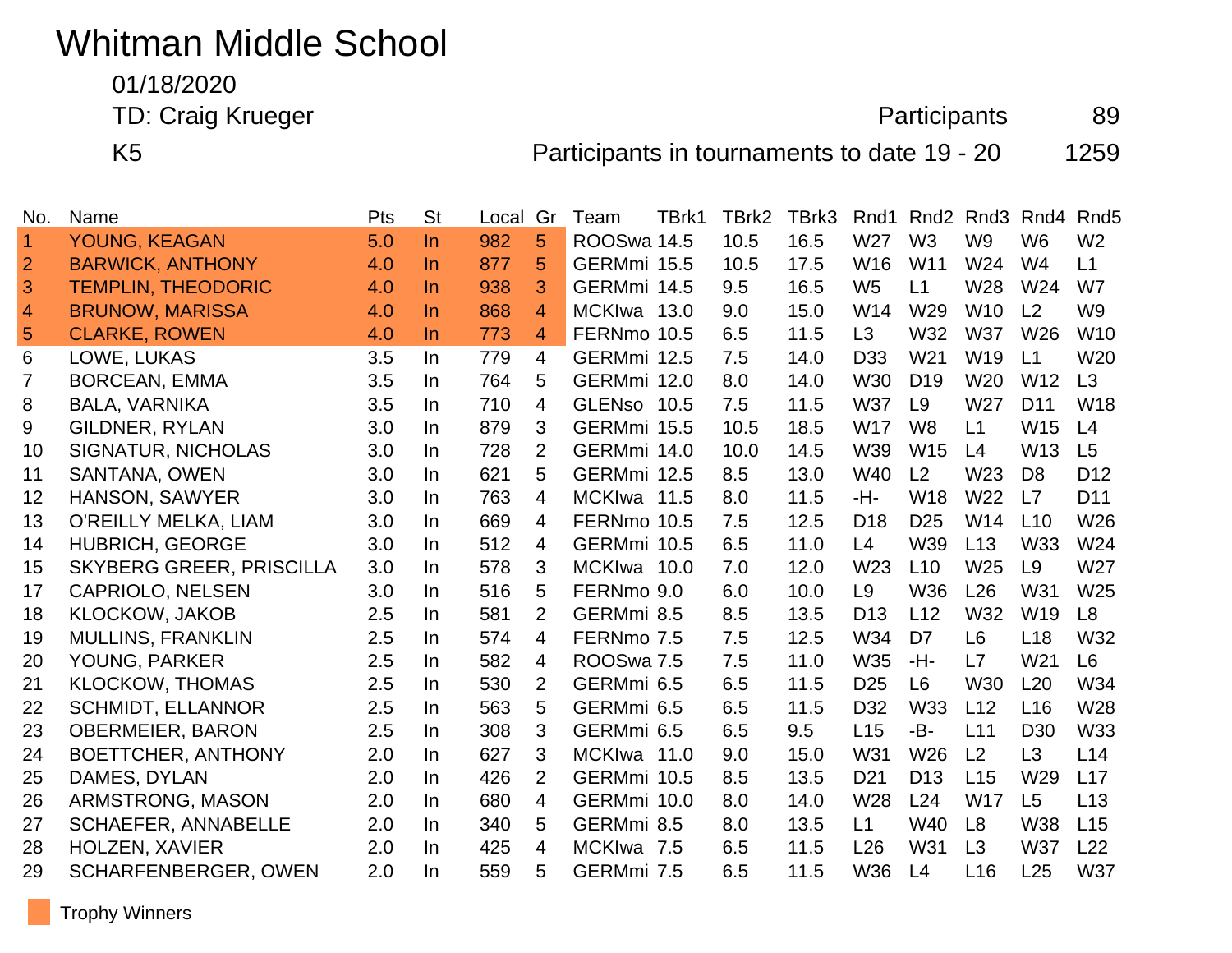| 30 | RANDOLPH, SKYLER           | 2.0 | -In       | 350 | 2 | GERMmi 7.5 | 6.0 | 11.0 | L7              | D34  | L21             | D <sub>23</sub> | <b>W38</b>      |
|----|----------------------------|-----|-----------|-----|---|------------|-----|------|-----------------|------|-----------------|-----------------|-----------------|
| 31 | DAMES, BENJAMIN            | 2.0 | -In       | 308 | 2 | GERMmi 5.0 | 4.5 | 8.0  | L24             | L28  | W40             | L <sub>17</sub> | W39             |
| 32 | <b>KENDZIERSKI, COLTON</b> | 1.5 | -In       | 292 | 2 | GERMmi 9.0 | 7.5 | 13.0 | D <sub>22</sub> | L5   | L18             | W35             | L <sub>19</sub> |
| 33 | DEE, WILL                  | 1.5 | -In       | 379 | 4 | MCKIwa 9.0 | 7.5 | 12.5 | D <sub>6</sub>  | L22  | W34             | L14             | L23             |
| 34 | <b>SCHWEITZER, CHARLIE</b> | 1.5 | -In       | 227 | 2 | GERMmi 6.5 | 6.0 | 9.0  | L19             | D30  | L33             | W39             | l 21            |
| 35 | BEYER, ALDEN               | 1.5 | -In       | 196 | 4 | GERMmi 5.0 | 4.5 | 8.5  | L20             | L16  | D <sub>39</sub> | L32             | W40             |
| 36 | STEENWYK, ZOE              | 1.5 | -In       | 165 | 4 | GERMmi 4.0 | 4.0 | 7.0  | L29             | l 17 | L38             | D40             | -В-             |
| 37 | <b>CAMPBELL, ORLA</b>      | 1.0 | <u>In</u> | 315 | 4 | GERMmi 9.0 | 7.5 | 13.0 | L <sub>8</sub>  | W38  | L5              | L28             | L <sub>29</sub> |
| 38 | <b>JOHNSON, JORNEE</b>     | 1.0 | -In       | 100 | 5 | MONTCr 4.0 | 4.0 | 6.0  | -U-             | L37  | W36             | l 27            | L30             |
| 39 | RIORDAN, SAM               | 0.5 | -In       | 217 | 3 | MCKIwa 8.0 | 6.5 | 11.0 | L10             | l 14 | D <sub>35</sub> | L34             | L <sub>31</sub> |
| 40 | THOMPSON, ZION             | 0.5 | -In       | 100 | 5 | MONTCr 6.5 | 5.5 | 9.5  | l 11            | ∟27  | L31             | D <sub>36</sub> | L35             |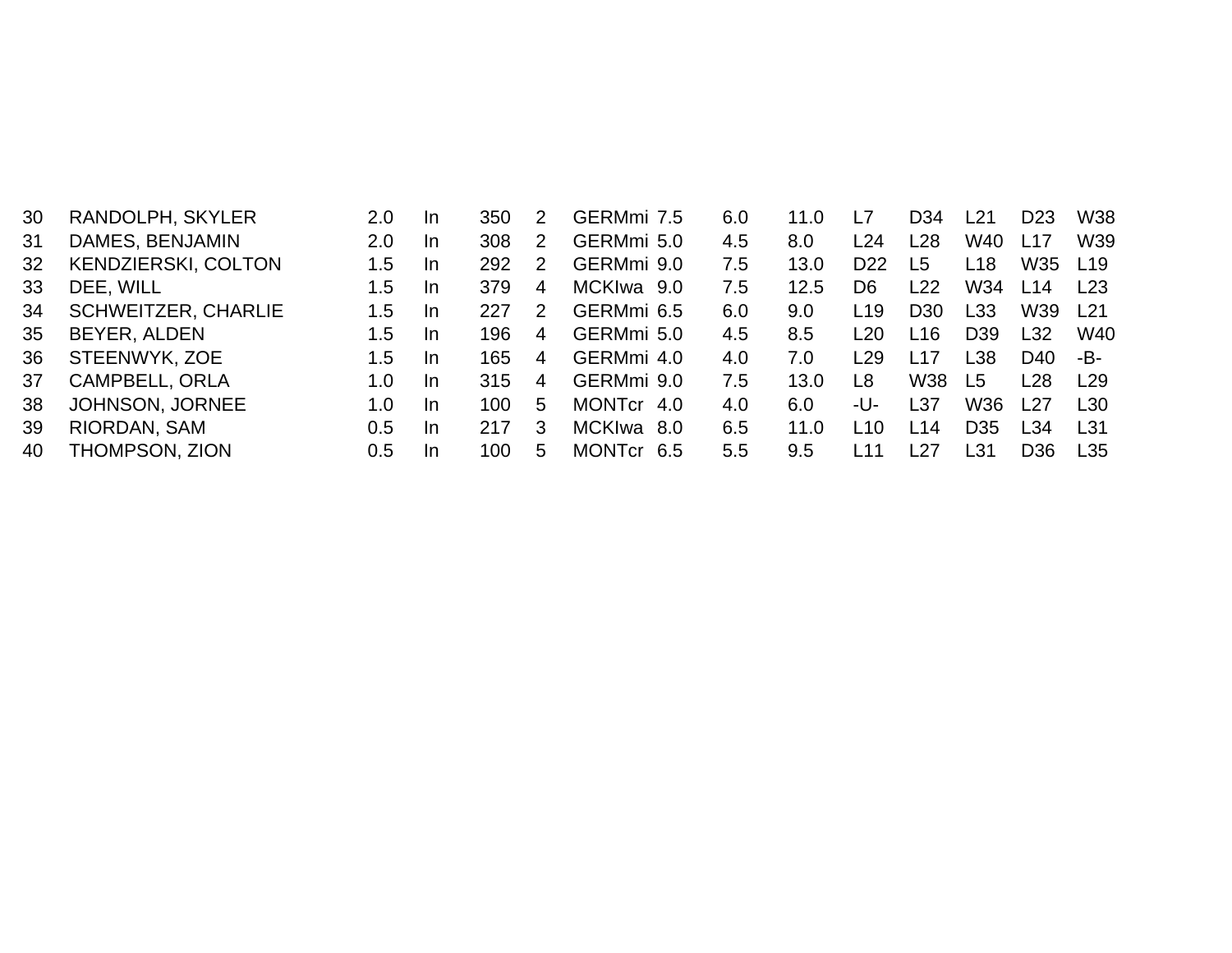### K8 Individual Standings

| No.            | Name                          | Pts | <b>St</b> | Local | Gr             | Team          | TBrk1 | TBrk2 | TBrk3 | Rnd1            | Rnd <sub>2</sub> | Rnd <sub>3</sub> | Rnd4            | Rnd <sub>5</sub> |
|----------------|-------------------------------|-----|-----------|-------|----------------|---------------|-------|-------|-------|-----------------|------------------|------------------|-----------------|------------------|
| $\overline{1}$ | <b>KUHN, MAX</b>              | 4.5 | $\ln$     | 1166  | 6              | WHITwa 14.5   |       | 10.0  | 15.5  | W33             | W12              | W <sub>6</sub>   | D <sub>2</sub>  | W7               |
| $\overline{2}$ | <b>MEYER, PRESTON</b>         | 4.5 | $\ln$     | 1071  | $\overline{7}$ | GERMmi 13.5   |       | 9.0   | 15.5  | W25             | <b>W18</b>       | W <sub>9</sub>   | D <sub>1</sub>  | W <sub>3</sub>   |
| 3              | <b>SANDERS, JACK</b>          | 4.0 | <b>In</b> | 960   | 6              | WHITwa 12.5   |       | 8.0   | 14.5  | W26             | W19              | W7               | W <sub>8</sub>  | L2               |
| $\overline{4}$ | <b>RIORDAN, HENRY</b>         | 4.0 | $\ln$     | 933   | 6              | WHITwa 12.0   |       | 9.0   | 13.0  | W30             | W <sub>10</sub>  | W <sub>8</sub>   | L7              | W11              |
| 5              | <b>WESLEY, HAYDEN</b>         | 4.0 | $\ln$     | 1186  | 6              | GOLDmi 10.5   |       | 7.5   | 12.5  | W16             | L24              | W <sub>19</sub>  | W <sub>18</sub> | W <sub>9</sub>   |
| 6              | <b>LUCAS, DERIUS</b>          | 4.0 | In.       | 855   | 6              | WHITwa 10.5   |       | 6.0   | 11.0  | W31             | W29              | L1               | W22             | W10              |
| 7              | <b>ROBINSON, XAVIER</b>       | 3.0 | In.       | 870   | 6              | GOLDmi 15.5   |       | 11.0  | 17.5  | W <sub>20</sub> | W <sub>13</sub>  | L3               | W <sub>4</sub>  | L1               |
| 8              | <b>ACOSTA, ISAIAH</b>         | 3.0 | In.       | 842   | $\overline{7}$ | <b>UNITmi</b> | 14.0  | 10.0  | 16.0  | W15             | W14              | L4               | L3              | <b>W18</b>       |
| 9              | DEE, CONNOR                   | 3.0 | In.       | 827   | 6              | WHITwa        | 13.5  | 9.0   | 15.5  | W <sub>21</sub> | W11              | L <sub>2</sub>   | W20             | L5               |
| 10             | <b>SRIVATHSAN, HRISHIKESH</b> | 3.0 | In.       | 762   | 6              | <b>PILGbr</b> | 13.0  | 9.0   | 14.0  | W23             | L4               | W29              | W13             | L <sub>6</sub>   |
| 11             | YOGERST, SAWYER               | 3.0 | In.       | 726   | $\overline{7}$ | GERMmi 11.5   |       | 7.5   | 12.5  | <b>W32</b>      | L9               | W23              | W24             | L4               |
| 12             | <b>ALVAREZ, HALEY</b>         | 3.0 | In        | 770   | 8              | <b>UNITmi</b> | 11.5  | 7.0   | 12.5  | W27             | L1               | L15              | <b>W30</b>      | W25              |
| 13             | FLINT, KATE                   | 3.0 | In.       | 902   | 6              | WHITwa 10.0   |       | 7.0   | 11.0  | W <sub>22</sub> | L7               | W30              | L10             | W <sub>19</sub>  |
| 14             | MICEH, NATHANIEL              | 3.0 | In        | 995   | 7              | GERMmi 10.0   |       | 7.0   | 10.0  | W34             | L8               | L <sub>18</sub>  | W15             | W22              |
| 15             | PERKINS, BENJAMIN             | 3.0 | In.       | 552   | 6              | WHITwa 10.0   |       | 7.0   | 10.0  | L <sub>8</sub>  | W34              | W12              | L14             | W29              |
| 16             | KHARE, VIHISHT                | 3.0 | In        | 653   | 7              | WHITwa 10.0   |       | 6.0   | 10.5  | L5              | L21              | W31              | W23             | W20              |
| 17             | KIM, BENYAMIN                 | 3.0 | In.       | 711   | 7              | GERMmi 8.0    |       | 6.0   | 9.0   | L29             | W27              | L20              | W <sub>21</sub> | W26              |
| 18             | <b>BOETTCHER, JAMESON</b>     | 2.0 | In        | 681   | 6              | WHITwa 12.5   |       | 10.0  | 17.0  | W24             | L2               | W14              | L5              | L <sub>8</sub>   |
| 19             | <b>GARCIA, JESUS</b>          | 2.0 | In.       | 703   | 7              | <b>UNITmi</b> | 11.0  | 9.0   | 15.0  | W28             | L3               | L <sub>5</sub>   | W27             | L13              |
| 20             | PEREZ, CECILIA                | 2.0 | In.       | 516   | 8              | <b>UNITmi</b> | 11.0  | 9.0   | 14.0  | L7              | W26              | W17              | L9              | L16              |
| 21             | LITZOW, SHAQUILLE             | 2.0 | In.       | 477   | 8              | <b>UNITmi</b> | 10.5  | 8.5   | 13.5  | L <sub>9</sub>  | W16              | L24              | L17             | W28              |
| 22             | <b>CENTENO, NATALIA</b>       | 2.0 | In.       | 562   | 8              | <b>UNITmi</b> | 9.0   | 8.0   | 13.0  | L13             | W33              | W28              | L <sub>6</sub>  | L14              |
| 23             | ROMAN, JOHN                   | 2.0 | In.       | 416   | 7              | <b>UNITmi</b> | 9.0   | 8.0   | 12.0  | L10             | W25              | L11              | L16             | W30              |
| 24             | <b>ENBRING, ELLIOT</b>        | 2.0 | In.       | 834   | 6              | WHITwa        | 7.0   | 7.0   | 11.0  | L18             | W <sub>5</sub>   | W21              | L11             | -U-              |
| 25             | LECKMAN, AARON                | 2.0 | In.       | 497   | 8              | WHITwa 7.0    |       | 6.0   | 11.5  | L2              | L23              | W32              | W29             | L12              |
| 26             | <b>NELSON-THOMAS, AKILI</b>   | 2.0 | In.       | 458   | 5              | MONTcr 6.5    |       | 6.0   | 10.5  | L3              | L20              | W33              | W31             | L17              |
| 27             | <b>ARCILLA, MAXIMO</b>        | 2.0 | In.       | 424   |                | WHITwa 6.0    |       | 6.0   | 9.0   | L12             | L17              | W34              | L19             | W32              |
| 28             | <b>RICH, DESMOND</b>          | 2.0 | In.       | 405   | 6              | FERNmo 4.5    |       | 4.5   | 6.5   | L19             | W31              | L22              | W34             | L21              |
| 29             | LAFONTAINE, JAZLYN            | 1.0 | In        | 318   | 6              | <b>UNITmi</b> | 11.0  | 9.0   | 15.0  | <b>W17</b>      | L <sub>6</sub>   | L10              | L25             | L15              |
| 30             | <b>HUBRICH, HENRY</b>         | 1.0 | In.       | 451   | $\overline{7}$ | GERMmi 9.0    |       | 8.0   | 13.0  | L4              | W32              | L13              | L12             | L23              |
| 31             | PRATER, XAVIER                | 1.0 | In        | 342   | $\overline{7}$ | <b>UNITmi</b> | 7.0   | 7.0   | 11.0  | L <sub>6</sub>  | L28              | L16              | L26             | -B-              |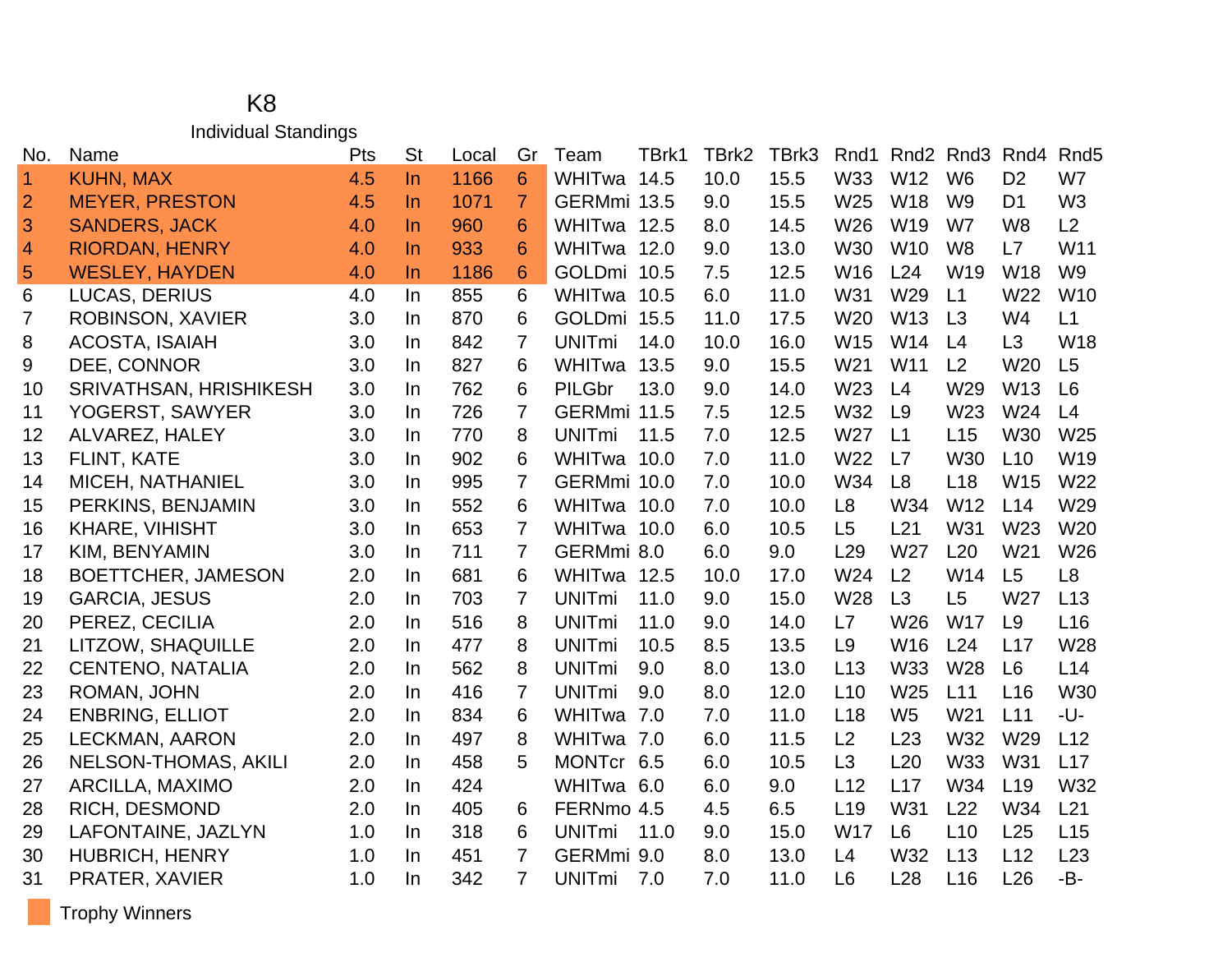| 32 PAGAN, CRISTIAN |           |              | 1.0 In 204 8 UNITmi 6.0 5.0 9.0 L11 L30 L25 W33 L27               |  |  |  |  |
|--------------------|-----------|--------------|-------------------------------------------------------------------|--|--|--|--|
| 33 BOVI, ELLIOT    |           | 1.0 In 131 7 | WHITwa 5.0      5.0      9.5      L1     L22    L26    L32    W34 |  |  |  |  |
| 34 CRUZ, MARTIN    | <u>In</u> |              | 408 8 UNITmi 8.0 7.0 11.0 L14 L15 L27 L28 L33                     |  |  |  |  |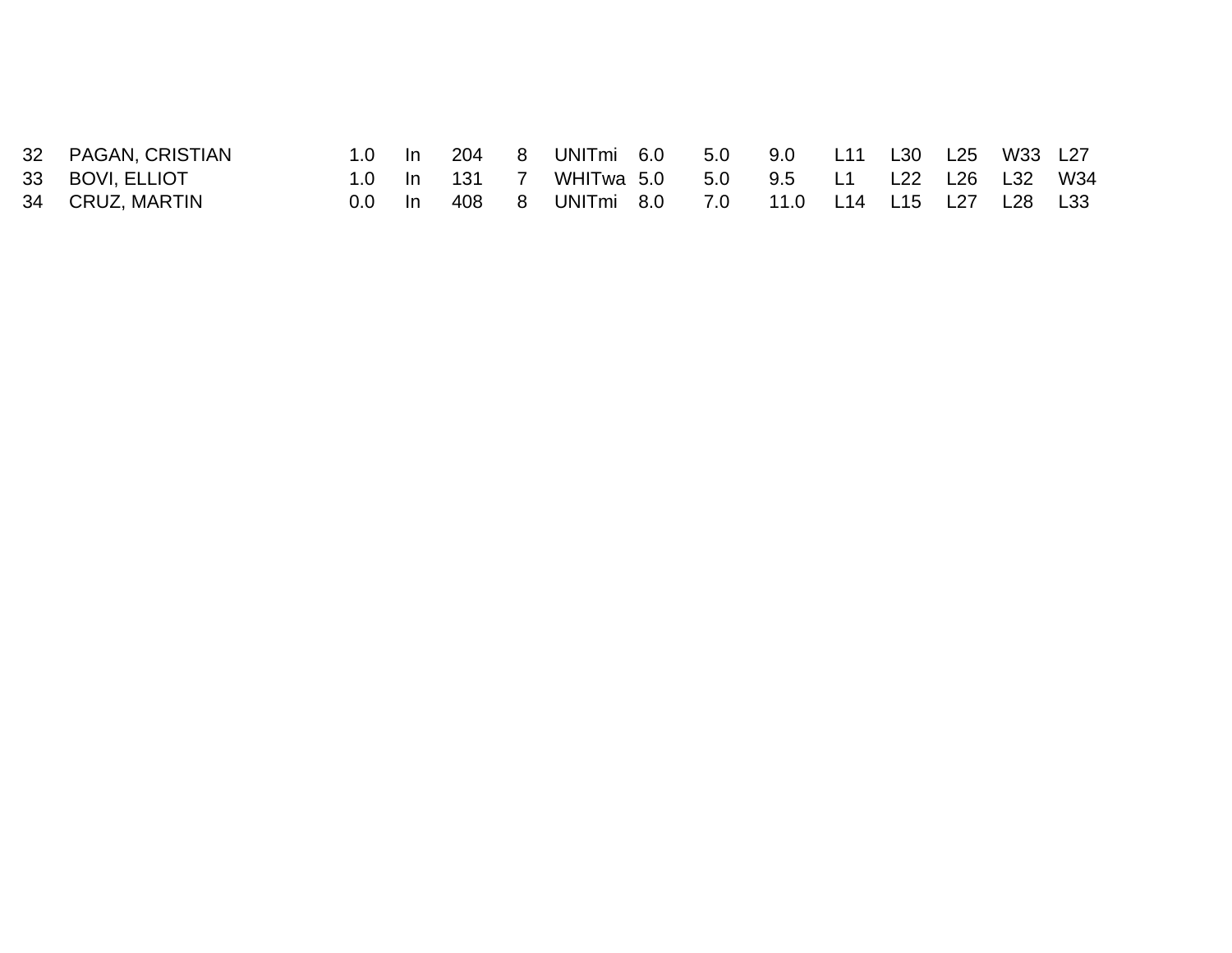### K12 Individual Standings

| No.               | Name                      | Pts | <b>St</b> | Local | Gr              | ⊺eam                     | TBrk1 |     | TBrk2 TBrk3 | Rnd1            | Rnd2            | Rnd3            | Rnd4            | Rnd <sub>5</sub> |
|-------------------|---------------------------|-----|-----------|-------|-----------------|--------------------------|-------|-----|-------------|-----------------|-----------------|-----------------|-----------------|------------------|
|                   | <b>MORALES, RAFAEL</b>    | 5.0 | In.       | 1511  | 8               | <b>UNITmi</b>            | 12.0  | 8.0 | 13.5        | W <sub>13</sub> | W7              | W <sub>3</sub>  | W <sub>2</sub>  | W <sub>8</sub>   |
| $\overline{2}$    | <b>TEMPLIN, AETHELRED</b> | 4.0 | In.       | 1460  | 8               | GERMmi 14.0              |       | 9.0 | 16.0        | W <sub>10</sub> | W <sub>5</sub>  | W4              | L1              | W <sub>3</sub>   |
| $\mathbf{3}$      | LIANG, HARRISON           | 3.0 | In.       | 1220  | 8               | WHITwa                   | 14.5  | 9.5 | 15.5        | W15             | W <sub>9</sub>  | L1              | W4              | L <sub>2</sub>   |
| $\overline{4}$    | <b>CORONADO, ALEXIS</b>   | 3.0 | In.       | 875   | $\mathbf{7}$    | <b>UNIT<sub>mi</sub></b> | 12.0  | 8.0 | 13.5        | W <sub>11</sub> | W <sub>6</sub>  | L2              | L <sub>3</sub>  | W <sub>13</sub>  |
| $5\phantom{.0}$   | <b>MEJIA, KEVIN</b>       | 3.0 | In.       | 929   | 6               | <b>UNIT<sub>mi</sub></b> | 10.5  | 6.5 | 12.0        | W <sub>12</sub> | L <sub>2</sub>  | L8              | W11             | W7               |
| 6                 | <b>EVERS, WILLIAM</b>     | 3.0 | In.       | 845   | 10 <sup>°</sup> | GERMmi 8.5               |       | 5.5 | 8.5         | -U-             | L4              | W <sub>11</sub> | W <sub>12</sub> | W <sub>9</sub>   |
|                   | <b>BRUNOW, ZACH</b>       | 2.5 | In.       | 1078  | 6               | WHITwa 8.0               |       | 8.0 | 14.0        | W <sub>8</sub>  | L1              | W15             | D <sub>9</sub>  | L <sub>5</sub>   |
| 8                 | <b>OBERMEIER, BOYD</b>    | 2.5 | In.       | 789.  | 12              | GERMmi 7.5               |       | 7.5 | 14.0        | L7              | W <sub>13</sub> | W <sub>5</sub>  | D <sub>10</sub> | L1               |
| 9                 | <b>VELAZCO, BRANDON</b>   | 2.5 | In.       | 839   | 6               | <b>UNIT<sub>mi</sub></b> | 7.0   | 7.0 | 11.5        | W14             | L <sub>3</sub>  | W <sub>12</sub> | D7              | L <sub>6</sub>   |
| 10                | PUCHNER, ANTHONY          | 2.5 | In.       | 746   | 8               | WHITwa 4.5               |       | 4.5 | 8.5         | L2              | L15             | -B-             | D <sub>8</sub>  | W14              |
| 11                | PIZUR, RYAN               | 2.0 | In.       | 345   | 7               | WHITwa 7.0               |       | 7.0 | 10.5        | L4              | -B-             | L6              | L <sub>5</sub>  | W15              |
| $12 \overline{ }$ | <b>HUGHES, MICHAEL</b>    | 2.0 | In.       | 687   | 7               | WHITwa 6.5               |       | 6.5 | 10.0        | L <sub>5</sub>  | W14             | L9              | L <sub>6</sub>  | -В-              |
| 13                | <b>WILLIAMS, JOSHUA</b>   | 1.5 | In.       | 732   | $\overline{7}$  | WHITwa 7.5               |       | 6.5 | 12.5        | L1              | L8              | D <sub>14</sub> | W <sub>15</sub> | L4               |
| 14                | PATRA, AYUSH              | 1.5 | In.       | 473   | 5               | MCKIwa                   | 5.0   | 5.0 | 7.5         | L <sub>9</sub>  | L12             | D <sub>13</sub> | -B-             | L10              |
| 15                | DESELNICU, MICHAEL        | 1.0 | In.       | 668   | 8               | GERMmi 7.5               |       | 6.0 | 10.5        | L3              | W <sub>10</sub> | L7              | L <sub>13</sub> | L11              |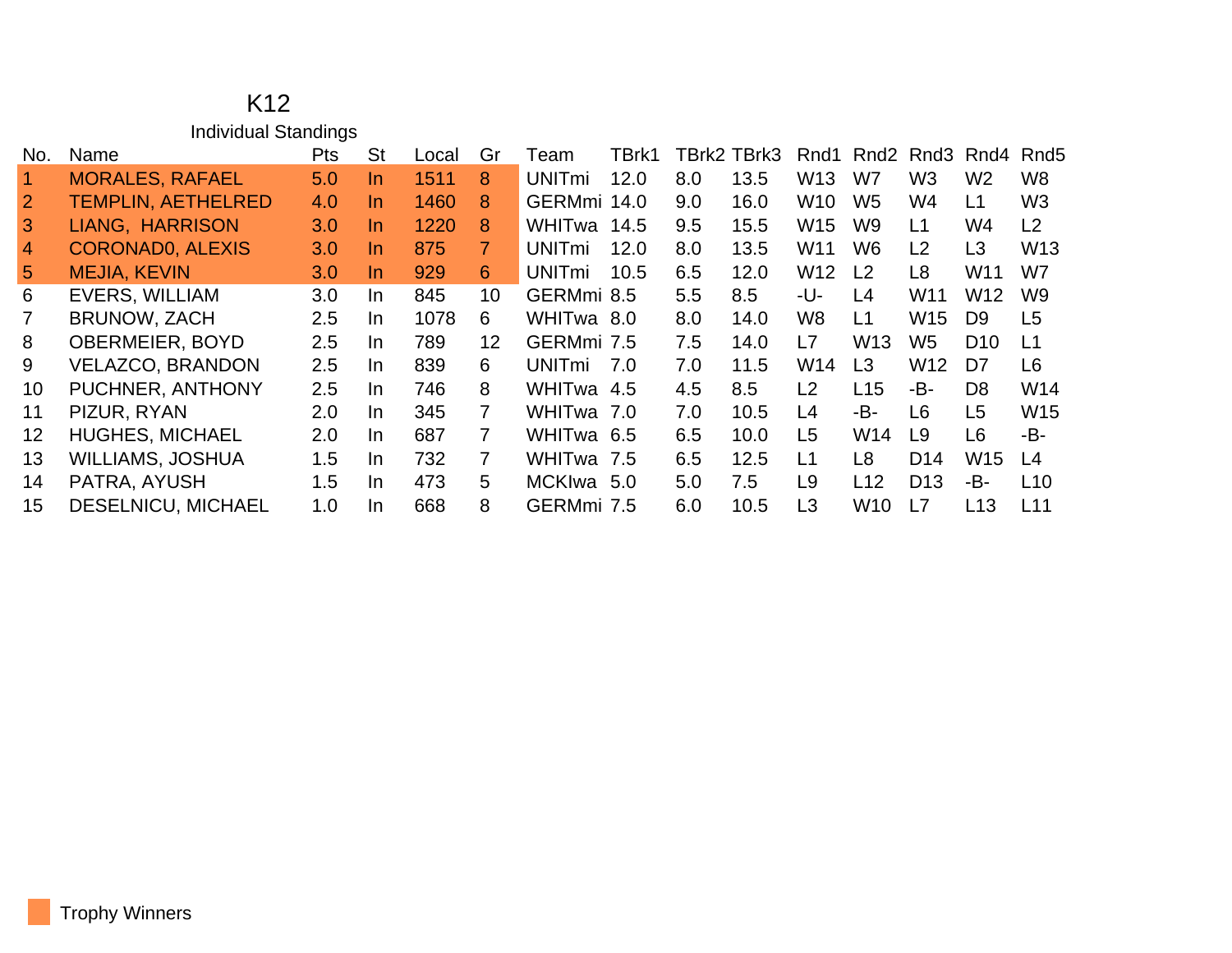## K5

Team Standings

| <b>PIc</b>     | Name (Players: Top 4 used)           | Score | Med  | Solk | SBx2 | Cum  |
|----------------|--------------------------------------|-------|------|------|------|------|
| $\overline{1}$ | MILWAUKEE GERMAN IMERSION, MILW (23) | 15.0  | 35.5 | 62.0 | 82.0 | 47.5 |
|                | BARWICK, ANTHONY (4.0,877)           |       |      |      |      |      |
|                | TEMPLIN, THEODORIC (4.0,938)         |       |      |      |      |      |
|                | BORCEAN, EMMA (3.5,764)              |       |      |      |      |      |
|                | LOWE, LUKAS (3.5,779)                |       |      |      |      |      |
| $\overline{2}$ | FERNWOOD MONTESORI, Milwaukee (5)    | 13.0  | 26.0 | 44.0 | 51.5 | 34.5 |
|                | <b>CLARKE, ROWEN (4.0,773)</b>       |       |      |      |      |      |
|                | O'REILLY MELKA, LIAM (3.0,669)       |       |      |      |      |      |
|                | MATHEWS, THEO (3.0,572)              |       |      |      |      |      |
|                | CAPRIOLO, NELSEN (3.0,516)           |       |      |      |      |      |
| $\overline{3}$ | MCKINLEY ELEMENTARY, WAUWATOSA, (7)  | 12.0  | 33.0 | 53.5 | 55.0 | 40.5 |
|                | BRUNOW, MARISSA (4.0,868)            |       |      |      |      |      |
|                | HANSON, SAWYER (3.0,763)             |       |      |      |      |      |
|                | SKYBERG GREER, PRISCILLA (3.0,578)   |       |      |      |      |      |
|                | BOETTCHER, ANTHONY (2.0,627)         |       |      |      |      |      |
| 4              | Roosevelt Elementary, Wauwatos (2)   | 7.5   | 18.0 | 27.5 | 41.0 | 23.5 |
|                | YOUNG, KEAGAN (5.0,982)              |       |      |      |      |      |
|                | <b>YOUNG, PARKER (2.5,582)</b>       |       |      |      |      |      |
| 5              | Craig Montesorri School, Milwau (2)  | 1.5   | 9.5  | 15.5 | 3.0  | 4.0  |
|                | JOHNSON, JORNEE (1.0,100)            |       |      |      |      |      |
|                | <b>THOMPSON, ZION (0.5,100)</b>      |       |      |      |      |      |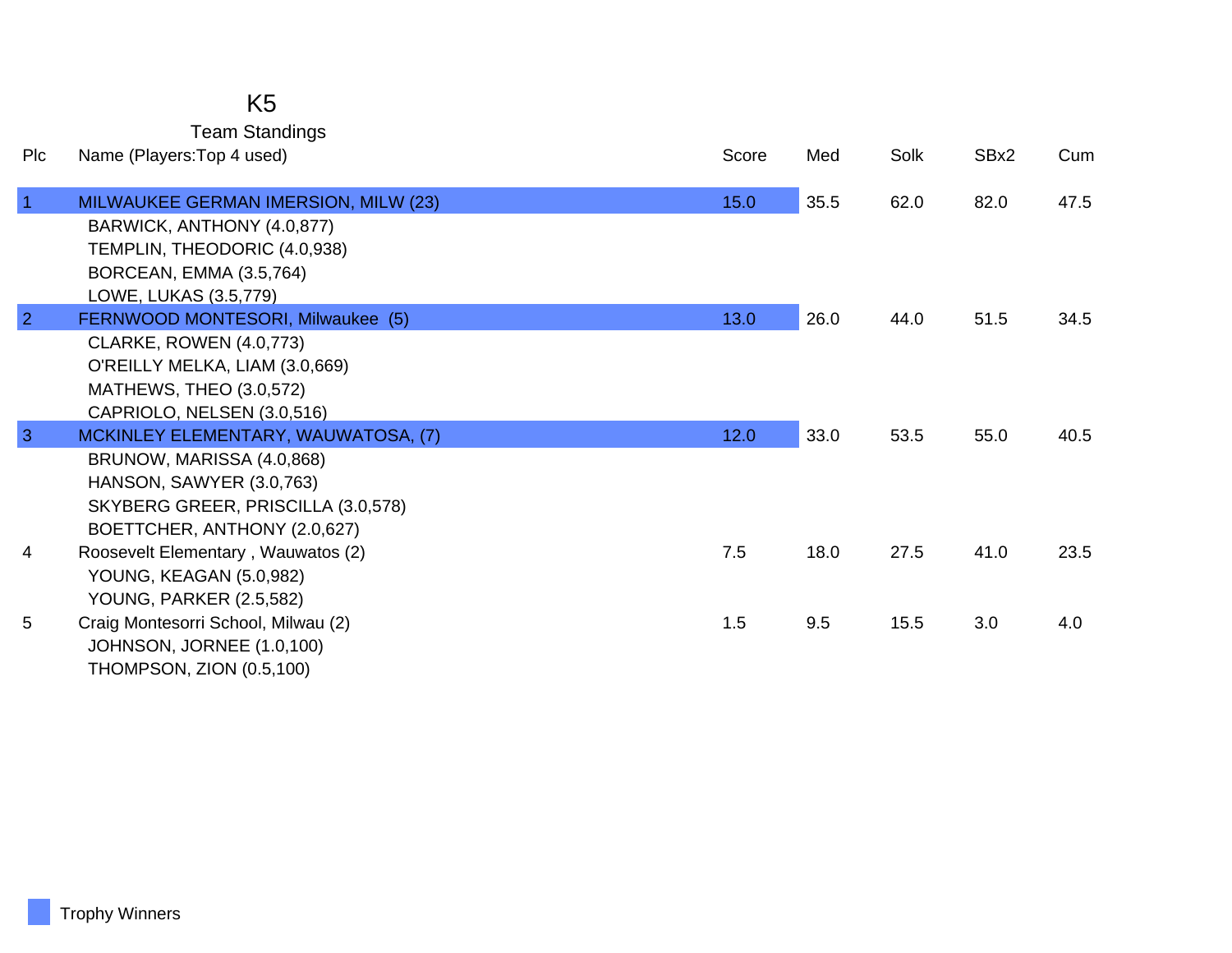#### K8 Team Standings

| <b>PIC</b>     | Name (Players: Top 4 used)                 | Score | Med  | Solk | SBx2 | Cum  |
|----------------|--------------------------------------------|-------|------|------|------|------|
| $\overline{1}$ | Whitman Middle School, Wauwato (13)        | 16.5  | 33.0 | 54.0 | 79.5 | 53.0 |
|                | KUHN, MAX (4.5,1166)                       |       |      |      |      |      |
|                | RIORDAN, HENRY (4.0,933)                   |       |      |      |      |      |
|                | SANDERS, JACK (4.0,960)                    |       |      |      |      |      |
|                | LUCAS, DERIUS (4.0,855)                    |       |      |      |      |      |
| $\overline{2}$ | <b>MILWAUKEE GERMAN IMERSION, MILW (5)</b> | 13.5  | 29.5 | 47.0 | 59.5 | 39.0 |
|                | <b>MEYER, PRESTON (4.5,1071)</b>           |       |      |      |      |      |
|                | YOGERST, SAWYER (3.0,726)                  |       |      |      |      |      |
|                | MICEH, NATHANIEL (3.0,995)                 |       |      |      |      |      |
|                | KIM, BENYAMIN (3.0,711)                    |       |      |      |      |      |
| $\overline{3}$ | UNITED COMMUNITY CENTER (11)               | 10.0  | 35.0 | 57.5 | 44.0 | 32.0 |
|                | ACOSTA, ISAIAH (3.0,842)                   |       |      |      |      |      |
|                | ALVAREZ, HALEY (3.0,770)                   |       |      |      |      |      |
|                | GARCIA, JESUS (2.0,703)                    |       |      |      |      |      |
|                | PEREZ, CECILIA (2.0,516)                   |       |      |      |      |      |
| 4              | GOLDA MEIR ELEMENTARY SCHOOL, M (2)        | 7.0   | 18.5 | 30.0 | 38.0 | 22.0 |
|                | <b>WESLEY, HAYDEN (4.0,1186)</b>           |       |      |      |      |      |
|                | ROBINSON, XAVIER (3.0,870)                 |       |      |      |      |      |